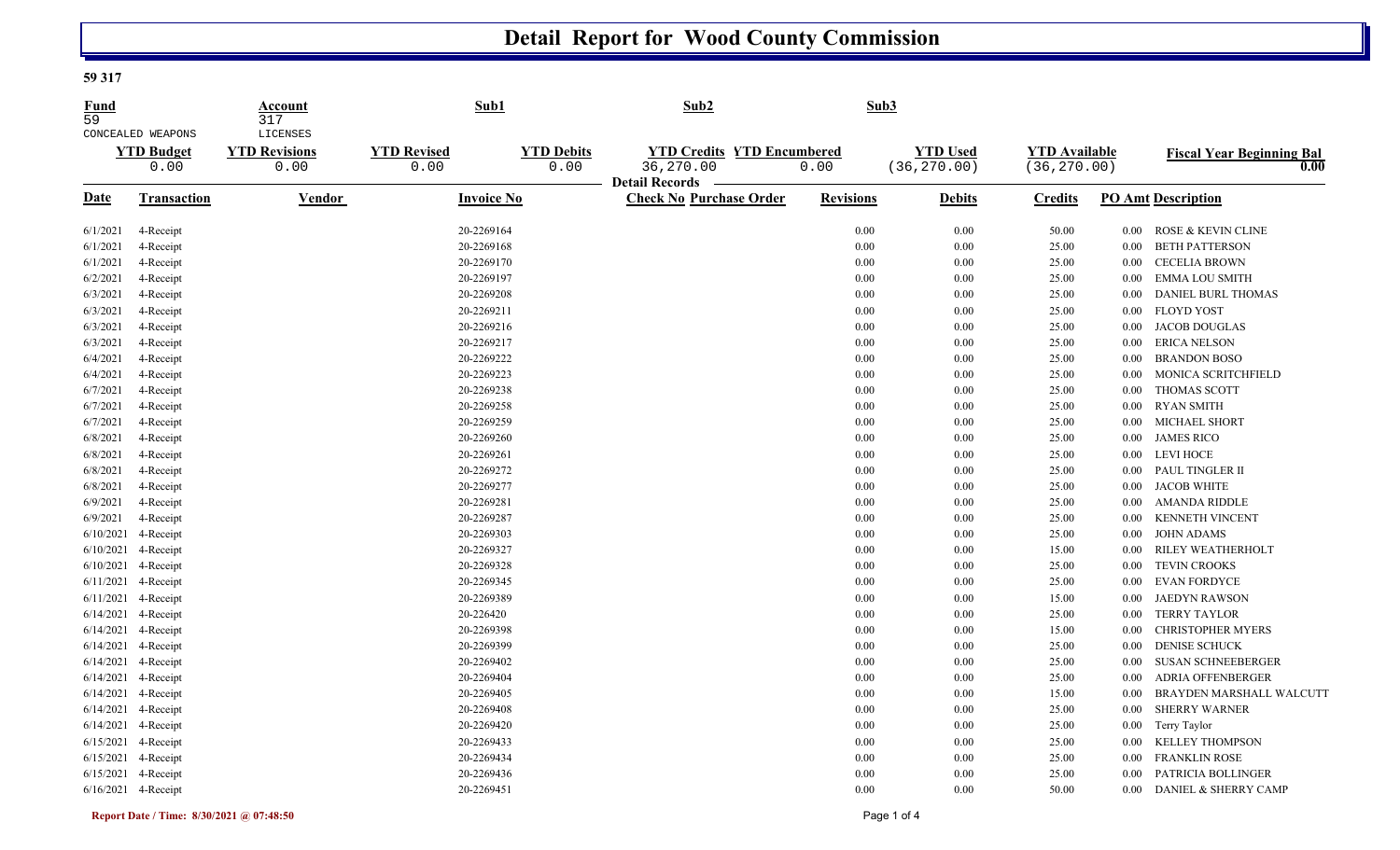|             | <b>Detail Report for Wood County Commission</b> |                      |                    |                   |                                   |                  |                 |                      |          |                                  |           |  |  |
|-------------|-------------------------------------------------|----------------------|--------------------|-------------------|-----------------------------------|------------------|-----------------|----------------------|----------|----------------------------------|-----------|--|--|
|             | $6/16/2021$ 4-Receipt                           |                      | 20-2269456         |                   |                                   | 0.00             | 0.00            | 25.00                |          | 0.00 WILLIAM CAREZ               |           |  |  |
| 6/17/2021   | 4-Receipt                                       |                      | 20-2269460         |                   |                                   | 0.00             | 0.00            | 25.00                | $0.00\,$ | <b>FIELDING METZ</b>             |           |  |  |
| 6/17/2021   | 4-Receipt                                       |                      | 20-2269468         |                   |                                   | 0.00             | 0.00            | 25.00                | 0.00     | WOODROW SIBLEY JR                |           |  |  |
| 6/17/2021   | 4-Receipt                                       |                      | 20-2269469         |                   |                                   | 0.00             | 0.00            | 25.00                | 0.00     | ADAM WAYNE GREEN                 |           |  |  |
| 6/17/2021   | 4-Receipt                                       |                      | 20-2269471         |                   |                                   | 0.00             | 0.00            | 25.00                | $0.00\,$ | <b>GARY PROVINCE</b>             |           |  |  |
|             | 6/22/2021 4-Receipt                             |                      | 20-2269477         |                   |                                   | 0.00             | 0.00            | 25.00                | $0.00\,$ | ROLAND BIXMAN                    |           |  |  |
|             | 6/22/2021 4-Receipt                             |                      | 20-2269483         |                   |                                   | 0.00             | 0.00            | 25.00                | 0.00     | <b>JAMES BIBBEE</b>              |           |  |  |
|             | 6/22/2021 4-Receipt                             |                      | 20-2269490         |                   |                                   | 0.00             | 0.00            | 25.00                | $0.00\,$ | <b>GERALD SHELTON MCCORMICK</b>  |           |  |  |
|             | 6/22/2021 4-Receipt                             |                      | 20-2269492         |                   |                                   | 0.00             | 0.00            | 25.00                | 0.00     | <b>KENDRICK FOERMAN</b>          |           |  |  |
| 6/22/2021   | 4-Receipt                                       |                      | 20-2269500         |                   |                                   | 0.00             | 0.00            | 25.00                | 0.00     | KEITH SLACK                      |           |  |  |
| 6/22/2021   | 4-Receipt                                       |                      | 20-2269526         |                   |                                   | 0.00             | 0.00            | 25.00                | $0.00\,$ | <b>DON AMOS</b>                  |           |  |  |
| 6/23/2021   | 4-Receipt                                       |                      | 20-2269527         |                   |                                   | 0.00             | 0.00            | 25.00                | $0.00\,$ | <b>KYLE FREY</b>                 |           |  |  |
| 6/23/2021   | 4-Receipt                                       |                      | 20-2269528         |                   |                                   | 0.00             | 0.00            | 25.00                | 0.00     | <b>ALLISON HAMRICK</b>           |           |  |  |
| 6/23/2021   | 4-Receipt                                       |                      | 20-2269529         |                   |                                   | 0.00             | 0.00            | 25.00                | $0.00\,$ | <b>DREW SPENCER</b>              |           |  |  |
|             | 6/23/2021 4-Receipt                             |                      | 20-2269530         |                   |                                   | 0.00             | 0.00            | 25.00                | $0.00\,$ | MICHAEL LEWIS                    |           |  |  |
|             | 6/23/2021 4-Receipt                             |                      | 20-2269533         |                   |                                   | 0.00             | 0.00            | 50.00                | 0.00     | REED & COURTNEY WHITE            |           |  |  |
| 6/23/2021   | 4-Receipt                                       |                      | 20-2269534         |                   |                                   | 0.00             | 0.00            | 25.00                | 0.00     | <b>DEBRA BREWSTER</b>            |           |  |  |
|             | 6/23/2021 4-Receipt                             |                      | 20-2269539         |                   |                                   | 0.00             | 0.00            | 25.00                | $0.00\,$ | TIMOTHY BARNHART                 |           |  |  |
| 6/24/2021   | 4-Receipt                                       |                      | 20-2269546         |                   |                                   | 0.00             | 0.00            | 25.00                | 0.00     | <b>BRIAN LEMLEY</b>              |           |  |  |
|             | 6/24/2021 4-Receipt                             |                      | 20-2269555         |                   |                                   | 0.00             | 0.00            | 25.00                | 0.00     | <b>BENJAMIN RINEHART</b>         |           |  |  |
|             | 6/24/2021 4-Receipt                             |                      | 20-2269556         |                   |                                   | 0.00             | 0.00            | 25.00                | 0.00     | SIDNEY SCHNEEBERGER              |           |  |  |
|             | 6/25/2021 4-Receipt                             |                      | 20-2269566         |                   |                                   | 0.00             | 0.00            | 25.00                | 0.00     | <b>CHRISTINA PRUNTY</b>          |           |  |  |
| 6/25/2021   | 4-Receipt                                       |                      | 20-2269586         |                   |                                   | 0.00             | 0.00            | 25.00                | 0.00     | <b>FRANCIS AYERS JR</b>          |           |  |  |
| 6/25/2021   | 4-Receipt                                       |                      | 20-2269603         |                   |                                   | 0.00             | 0.00            | 25.00                | 0.00     | TARA RENAE FELTER                |           |  |  |
| 6/25/2021   | 4-Receipt                                       |                      | 20-2269604         |                   |                                   | 0.00             | 0.00            | 25.00                | $0.00\,$ | <b>IVAN BROWN</b>                |           |  |  |
| 6/25/2021   | 4-Receipt                                       |                      | 20-2269605         |                   |                                   | 0.00             | 0.00            | 25.00                | $0.00\,$ | <b>CARLTON CRISS</b>             |           |  |  |
|             | 6/25/2021 4-Receipt                             |                      | 20-2269606         |                   |                                   | 0.00             | 0.00            | 25.00                | 0.00     | <b>CARLEY SUTTON</b>             |           |  |  |
|             | 6/28/2021 4-Receipt                             |                      | 20-2269626         |                   |                                   | 0.00             | 0.00            | 25.00                | 0.00     | <b>TERRY ANDERSON</b>            |           |  |  |
|             | $6/29/2021$ 4-Receipt                           |                      | 20-2269631         |                   |                                   | 0.00             | 0.00            | 25.00                | $0.00\,$ | IVAN BARKER III                  |           |  |  |
|             | 6/30/2021 4-Receipt                             |                      | 20-2269679         |                   |                                   | 0.00             | 0.00            | 25.00                | $0.00\,$ | PHILIP BONNER                    |           |  |  |
|             | 6/30/2021 4-Receipt                             |                      | 20-2269685         |                   |                                   | 0.00             | 0.00            | 25.00                | 0.00     | <b>JANICE REXROAD</b>            |           |  |  |
|             | 6/30/2021 4-Receipt                             |                      | 20-2269692         |                   |                                   | 0.00             | 0.00            | 25.00                | $0.00\,$ | WILLIAM GHERKE                   |           |  |  |
|             | 6/30/2021 4-Receipt                             |                      | 20-2269693         |                   |                                   | 0.00             | 0.00            | 25.00                | 0.00     | <b>JEREMY CARPENTER</b>          |           |  |  |
|             | 6/30/2021 4-Receipt                             |                      | 20-2269694         |                   |                                   | 0.00             | 0.00            | 25.00                | $0.00\,$ | MELISSA GRAZIANI                 |           |  |  |
|             |                                                 |                      |                    | 4-Receipt         |                                   |                  |                 | 1,785.00             |          |                                  |           |  |  |
|             |                                                 |                      | Totals For 59 317  |                   |                                   |                  |                 | 1,785.00             |          | <b>Balance Period</b> 12         | 36,270.00 |  |  |
| 59 330      |                                                 |                      |                    |                   |                                   |                  |                 |                      |          |                                  |           |  |  |
| <b>Fund</b> |                                                 | Account              | Sub1               |                   | Sub2                              | Sub3             |                 |                      |          |                                  |           |  |  |
| 59          |                                                 | 330                  |                    |                   |                                   |                  |                 |                      |          |                                  |           |  |  |
|             | CONCEALED WEAPONS                               | SHERIFF'S EARNINGS   |                    |                   |                                   |                  |                 |                      |          |                                  |           |  |  |
|             | <b>YTD Budget</b>                               | <b>YTD Revisions</b> | <b>YTD Revised</b> | <b>YTD Debits</b> | <b>YTD Credits YTD Encumbered</b> |                  | <b>YTD Used</b> | <b>YTD Available</b> |          | <b>Fiscal Year Beginning Bal</b> |           |  |  |
|             | 0.00                                            | 0.00                 | 0.00               | 0.00              | 285.00                            | 0.00             | (285.00)        | (285.00)             |          |                                  | 0.00      |  |  |
|             |                                                 |                      |                    |                   | Detail Records -                  |                  |                 |                      |          |                                  |           |  |  |
| Date        | Transaction                                     | <b>Vendor</b>        | <b>Invoice No</b>  |                   | <b>Check No Purchase Order</b>    | <b>Revisions</b> | <b>Debits</b>   | Credits              |          | <b>PO Amt Description</b>        |           |  |  |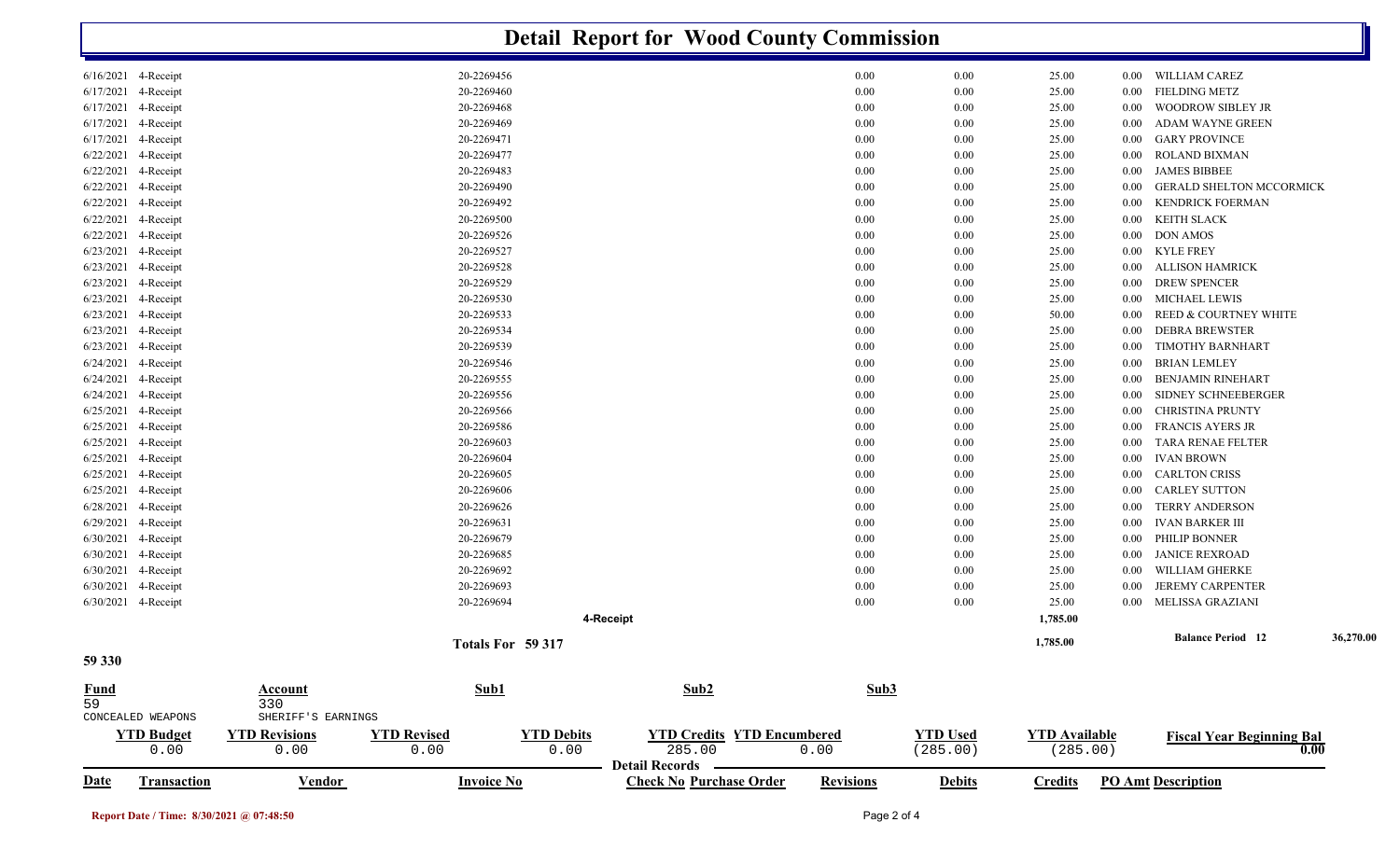# **Detail Report for Wood County Commission**

|                                |                                                |                                                                            |                                          | 2-Invoice                                              |                                                                                 |                          | 25.00                          |                                     |              |                                          |          |
|--------------------------------|------------------------------------------------|----------------------------------------------------------------------------|------------------------------------------|--------------------------------------------------------|---------------------------------------------------------------------------------|--------------------------|--------------------------------|-------------------------------------|--------------|------------------------------------------|----------|
| Date<br>6/2/2021               | <b>Transaction</b><br>2-Invoice                | <b>Vendor</b><br><b>JUSTIN FULKS</b>                                       | <b>Invoice No</b><br>06022021            |                                                        | <b>Check No Purchase Order</b><br>2431                                          | <b>Revisions</b><br>0.00 | <b>Debits</b><br>25.00         | <b>Credits</b><br>$0.00\,$          | $0.00\,$     | <b>PO Amt Description</b>                |          |
|                                | <b>YTD Budget</b><br>0.00                      | <b>YTD Revisions</b><br>0.00                                               | <b>YTD Revised</b><br>0.00               | <b>YTD Debits</b><br>205.00                            | <b>YTD Credits YTD Encumbered</b><br>0.00<br>Detail Records ————                | 0.00                     | <b>YTD Used</b><br>(205.00)    | <b>YTD</b> Available<br>(205.00)    |              | <b>Fiscal Year Beginning Bal</b><br>0.00 |          |
| $\frac{Fund}{59}$              | CONCEALED WEAPONS                              | Account<br>706<br>CONCEALED WEAPONS                                        | Sub1<br>40                               | CONTRACTURAL SERVICES                                  | Sub2<br>240<br>REFUNDS/REIMBURSEMENTS                                           | Sub3                     |                                |                                     |              |                                          |          |
| 59 706 40 240                  |                                                |                                                                            |                                          |                                                        |                                                                                 |                          |                                |                                     |              |                                          |          |
|                                |                                                |                                                                            |                                          | Totals For 59 706 40 232                               |                                                                                 |                          | 210.00                         |                                     |              | <b>Balance Period</b> 12                 | 4,323.00 |
| 6/2/2021                       | 2-Invoice                                      | SHERIFF OF WOOD COUNTY                                                     | 06022021A                                | 2-Invoice                                              | 2434                                                                            |                          | 65.00<br>210.00                | 0.00                                |              |                                          |          |
| 6/2/2021                       | 2-Invoice                                      | SHERIFF OF WOOD COUNTY                                                     | 06022021                                 |                                                        | 2433                                                                            | 0.00<br>0.00             | 145.00                         | 0.00                                | 0.00<br>0.00 |                                          |          |
| <u>Date</u>                    | <b>Transaction</b>                             | <b>Vendor</b>                                                              | <b>Invoice No</b>                        |                                                        | <b>Detail Records</b><br><b>Check No Purchase Order</b>                         | <b>Revisions</b>         | <b>Debits</b>                  | <b>Credits</b>                      |              | <b>PO Amt Description</b>                |          |
| $\frac{Fund}{59}$              | CONCEALED WEAPONS<br><b>YTD Budget</b><br>0.00 | <b>Account</b><br>706<br>CONCEALED WEAPONS<br><b>YTD Revisions</b><br>0.00 | Sub1<br>40<br><b>YTD Revised</b><br>0.00 | CONTRACTURAL SERVICES<br><b>YTD Debits</b><br>4,323.00 | Sub2<br>232<br><b>BANK CHARGES</b><br><b>YTD Credits YTD Encumbered</b><br>0.00 | Sub3<br>0.00             | <b>YTD Used</b><br>(4, 323.00) | <b>YTD Available</b><br>(4, 323.00) |              | <b>Fiscal Year Beginning Bal</b><br>0.00 |          |
| 59 706 40 232                  |                                                |                                                                            | Totals For 59 365                        |                                                        |                                                                                 |                          |                                | 10.34                               |              |                                          |          |
|                                | 6/30/2021 4-Receipt                            |                                                                            | 20-2269713                               | 4-Receipt                                              |                                                                                 | 0.00                     | 0.00                           | 10.34<br>10.34                      | $0.00\,$     | Wesbanco<br><b>Balance Period 12</b>     | 314.71   |
| <b>Date</b>                    | Transaction                                    | Vendor                                                                     | <b>Invoice No</b>                        |                                                        | <b>Check No Purchase Order</b>                                                  | <b>Revisions</b>         | <b>Debits</b>                  | <b>Credits</b>                      |              | <b>PO Amt Description</b>                |          |
|                                | CONCEALED WEAPONS<br><b>YTD Budget</b><br>0.00 | <b>INTEREST EARNED</b><br><b>YTD Revisions</b><br>0.00                     | <b>YTD Revised</b><br>0.00               | <b>YTD Debits</b><br>0.00                              | <b>YTD Credits YTD Encumbered</b><br>314.71<br><b>Detail Records</b>            | 0.00                     | <b>YTD Used</b><br>(314.71)    | <b>YTD Available</b><br>(314.71)    |              | <b>Fiscal Year Beginning Bal</b><br>0.00 |          |
| <b>Fund</b><br>$\overline{59}$ |                                                | <b>Account</b><br>365                                                      | Sub1                                     |                                                        | Sub2                                                                            | Sub3                     |                                |                                     |              |                                          |          |
| 59 365                         |                                                |                                                                            | Totals For 59 330                        |                                                        |                                                                                 |                          |                                | 5.00                                |              | <b>Balance Period</b> 12                 | 285.00   |
|                                | 6/14/2021 4-Receipt                            |                                                                            | 20-2269401                               | 4-Receipt                                              |                                                                                 | 0.00                     | 0.00                           | 5.00<br>5.00                        |              | 0.00 TAMMY CLINE                         |          |
|                                |                                                |                                                                            |                                          |                                                        |                                                                                 |                          |                                |                                     |              |                                          |          |